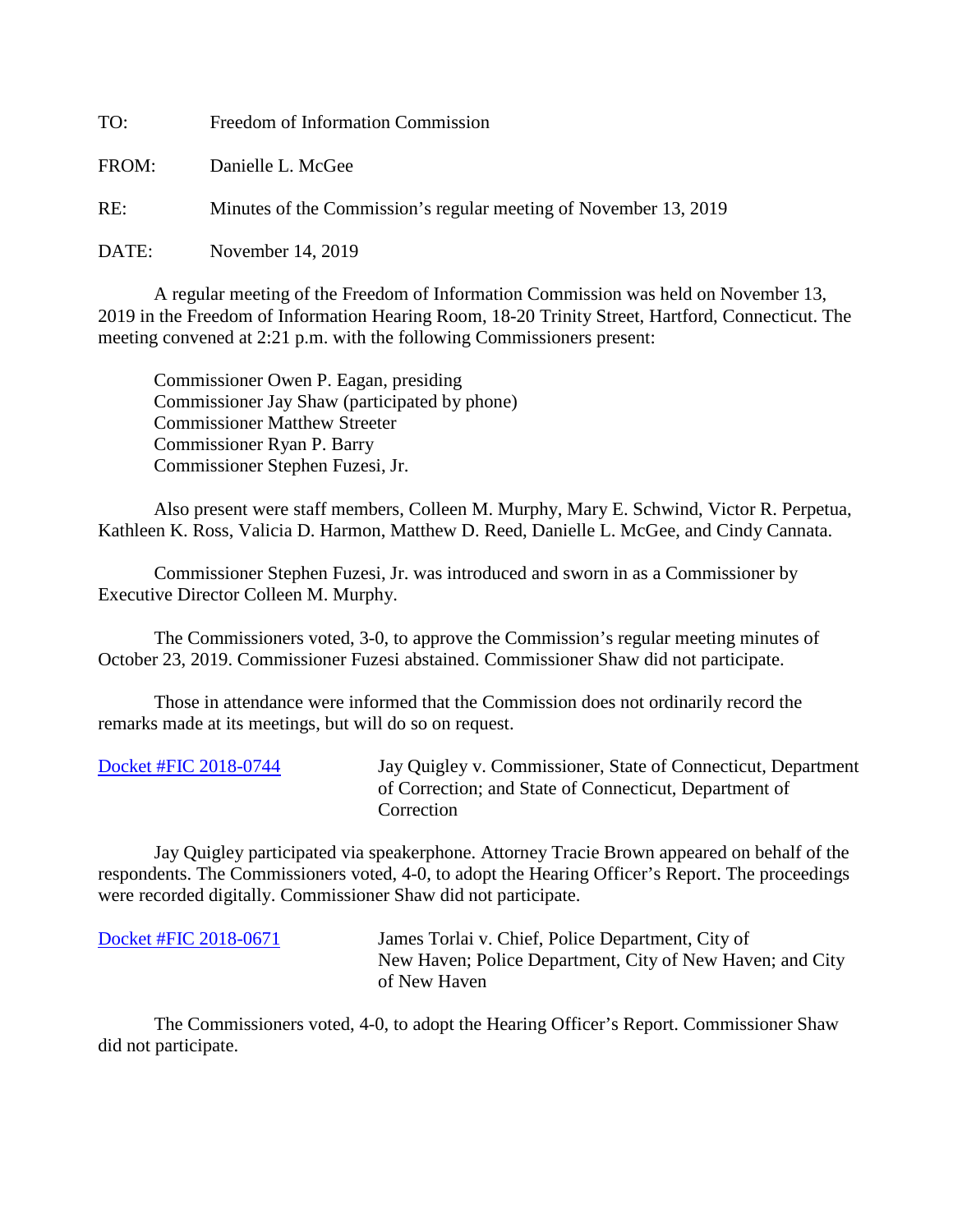| Docket #FIC 2018-0689 | James Torlai v. Chief, Police Department, Town of West<br>Hartford; Police Department, Town of West Hartford; and |
|-----------------------|-------------------------------------------------------------------------------------------------------------------|
|                       | Town of West Hartford                                                                                             |

Attorney Garmon Newsom, III appeared for the respondents. The complainant did not appear. The Commissioners voted unanimously to amend the Hearing Officer's Report. The Commissioners then again voted unanimously to amend the Hearing Officer's Report. The Commissioners voted unanimously to deny the complainant's motions to add an exhibit. The Commissioners voted unanimously to adopt the Hearing Officer's Report as amended.\*

| Docket #FIC 2018-0679 | Francis Barron v. Director of Human Resources, Greenwich |
|-----------------------|----------------------------------------------------------|
|                       | Public Schools; and Greenwich Public Schools             |

The Commissioners voted, 3-0, to adopt the Hearing Officers Report. Commissioner Fuzesi recused himself. Commissioner Shaw did not participate.

| Docket #FIC 2018-0752 | Christopher Shuckra v. Eric Osanitsch, Chief, Police                                                      |
|-----------------------|-----------------------------------------------------------------------------------------------------------|
|                       | Department, Town of Windsor Locks; Police Department, Town<br>of Windsor Locks; and Town of Windsor Locks |
|                       |                                                                                                           |

The Commissioners voted, 4-0, to amend the Hearing Officer's Report. The Commissioners voted, 4-0, to adopt the Hearing Officer's Report as amended.\* Commissioner Shaw did not participate.

[Docket #FIC 2019-0005](https://portal.ct.gov/-/media/FOI/FinalDecisions/2019/Nov13/2019-0005.pdf?la=en) Rob Serafinowicz v. Legal Services, Court Operations Division, State of Connecticut, Judicial Branch; and Court Operations Division, State of Connecticut, Judicial Branch

The Commissioners voted, 4-0, to amend the Hearing Officer's Report. Commissioner Shaw did not participate.

[Docket #FIC 2019-0042](https://portal.ct.gov/-/media/FOI/FinalDecisions/2019/Nov13/2019-0042.pdf?la=en) JP Hernandez and American Dream Clean v. Commissioner, State of Connecticut, Department of Administrative Services; and State of Connecticut, Department of Administrative Services

JP Hernandez appeared on his own behalf. Attorney Erin Chocquette appeared on behalf of the respondents. The Commissioners voted unanimously to adopt the Hearing Officer's Report. The proceedings were recorded digitally.

[Docket #FIC 2019-0161](https://portal.ct.gov/-/media/FOI/FinalDecisions/2019/Nov13/2019-0161.pdf?la=en) Rachel de Leon v. Chief, Police Department, City of Bridgeport; Police Department, City of Bridgeport; and City of Bridgeport

The matter was removed from the agenda.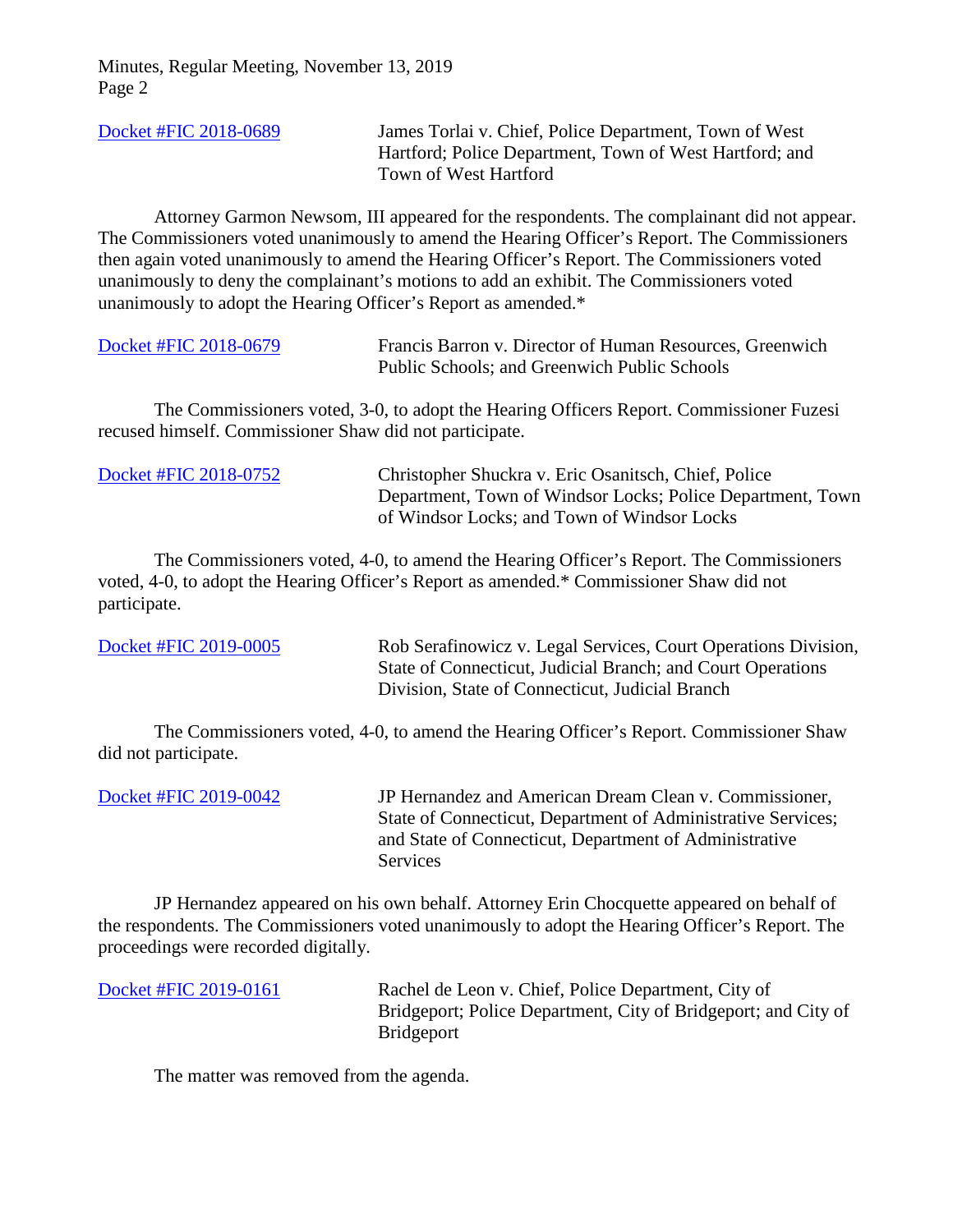[Docket #FIC 2019-0343](https://portal.ct.gov/-/media/FOI/FinalDecisions/2019/Nov13/2019-0343.pdf?la=en) Gary Levine v. Chief, Police Department, City of Norwich; Police Department, City of Norwich; and City of Norwich

The Commissioners voted, 4-0, to adopt the Hearing Officer's Report. Commissioner Shaw did not participate.

[Docket #FIC 2019-0499](https://portal.ct.gov/-/media/FOI/FinalDecisions/2019/Nov13/2019-0499.pdf?la=en) Ethan Book v. Mayor, City of Bridgeport; and City of Bridgeport

The Commissioners voted, 4-0, to adopt the Hearing Officer's Report. Commissioner Shaw did not participate.

The Commissioners voted unanimously to Summarily Deny Leave to Schedule a Hearing Pursuant to Connecticut General Statutes §1-206(b)(2) in William McKinney v. Attorney General, State of Connecticut, Office of the Attorney General; and State of Connecticut, Office of the Attorney General, Docket # FIC 2018-0702.

The Commissioners voted unanimously to Summarily Deny Leave to Schedule a Hearing Pursuant to Connecticut General Statutes §1-206(b)(2) in James Torlai v. Chief, Police Department, City of Norwich; Police Department, City of Norwich; and City of Norwich, Docket # FIC 2019- 0008.

The Commissioners voted, 4-0, to deny a request for a Declaratory Ruling from John Bachand, filed October 9, 2019. Commissioner Shaw did not participate.

Colleen M. Murphy and Commissioner Eagan, Commissioner Streeter, and Commissioner Barry recognized the service to the Commission of outgoing Commissioners Mike Daly and Sean McElligott.

Colleen M. Murphy reported that the vacant Paralegal position has been filled, and that interviews for the vacant Human Resources Specialist position have been scheduled.

The meeting was adjourned at 3:53 p.m.

Danielle L. McGee MINREGmeeting 11132019/dlm/11142019

\* See attached for amendments.

 $\mathcal{L}_\text{max}$  , which is a set of the set of the set of the set of the set of the set of the set of the set of the set of the set of the set of the set of the set of the set of the set of the set of the set of the set of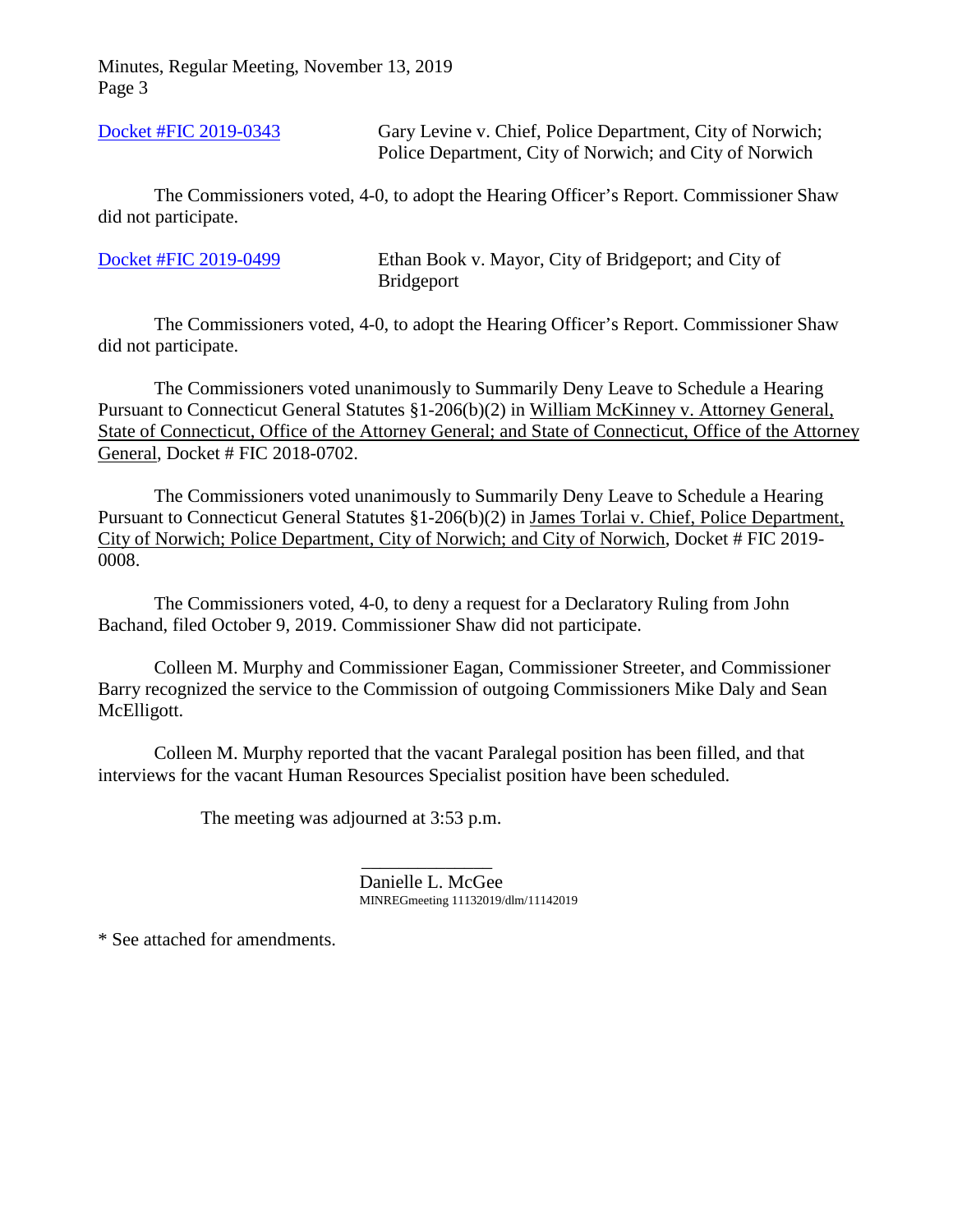#### **AMENDMENTS**

Docket #FIC 2018-0689 James Torlai v. Chief, Police Department, Town of West Hartford; Police Department, Town of West Hartford; and Town of West Hartford

The Hearing Officer's Report is amended by adding the following paragraph after the first full paragraph on page 2:

# **SUBSEQUENT TO THE TRANSMITTAL OF PROPOSED FINAL DECISION, DATED OCTOBER 22, 2019, AND HEARING OFFICER REPORT, DATED OCTOBER 21, 2019, THE HEARING OFFICER RECEIVED A MOTION FOR AN ORDER TO PRESERVE RECORDS, FILED BY THE COMPLAINANT. BY NOTICE OF ORDER DATED OCTOBER 28, 2019, THE HEARING OFFICER DENIED THE MOTION.**

Paragraph 2 of the Order is deleted as follows:

[2. The Commission notes that better communication between the parties about the request, including utilization of the Commission's ombudsman program, might have avoided the necessity of a costly and time-consuming hearing in this matter. The Commission further advises that a complainant's refusal to participate in settlement conferences conducted by a Commission ombudsman is one factor the Commission may consider when deciding not to schedule an appeal for hearing.]

Docket #FIC 2018-0752 Christopher Shuckra v. Eric Osanitsch, Chief, Police Department, Town of Windsor Locks; Police Department, Town of Windsor Locks; and Town of Windsor Locks

The Hearing Officer's Report is amended as follows:

### **22. SECTION 54-142c, G.S., FURTHER PROVIDES, IN RELEVANT PART, AS**

### **FOLLOWS:**

**(A) THE CLERK OF THE COURT OR ANY PERSON CHARGED WITH RETENTION AND CONTROL OF ERASED RECORDS BY THE CHIEF COURT ADMINISTRATOR OR ANY CRIMINAL JUSTICE AGENCY HAVING INFORMATION CONTAINED IN SUCH ERASED RECORDS SHALL NOT DISCLOSE TO ANYONE THE EXISTENCE OF SUCH ERASED RECORDS OR INFORMATION PERTAINING TO ANY CHARGE ERASED UNDER ANY PROVISION OF THIS PART, EXCEPT AS OTHERWISE PROVIDED IN THIS CHAPTER.**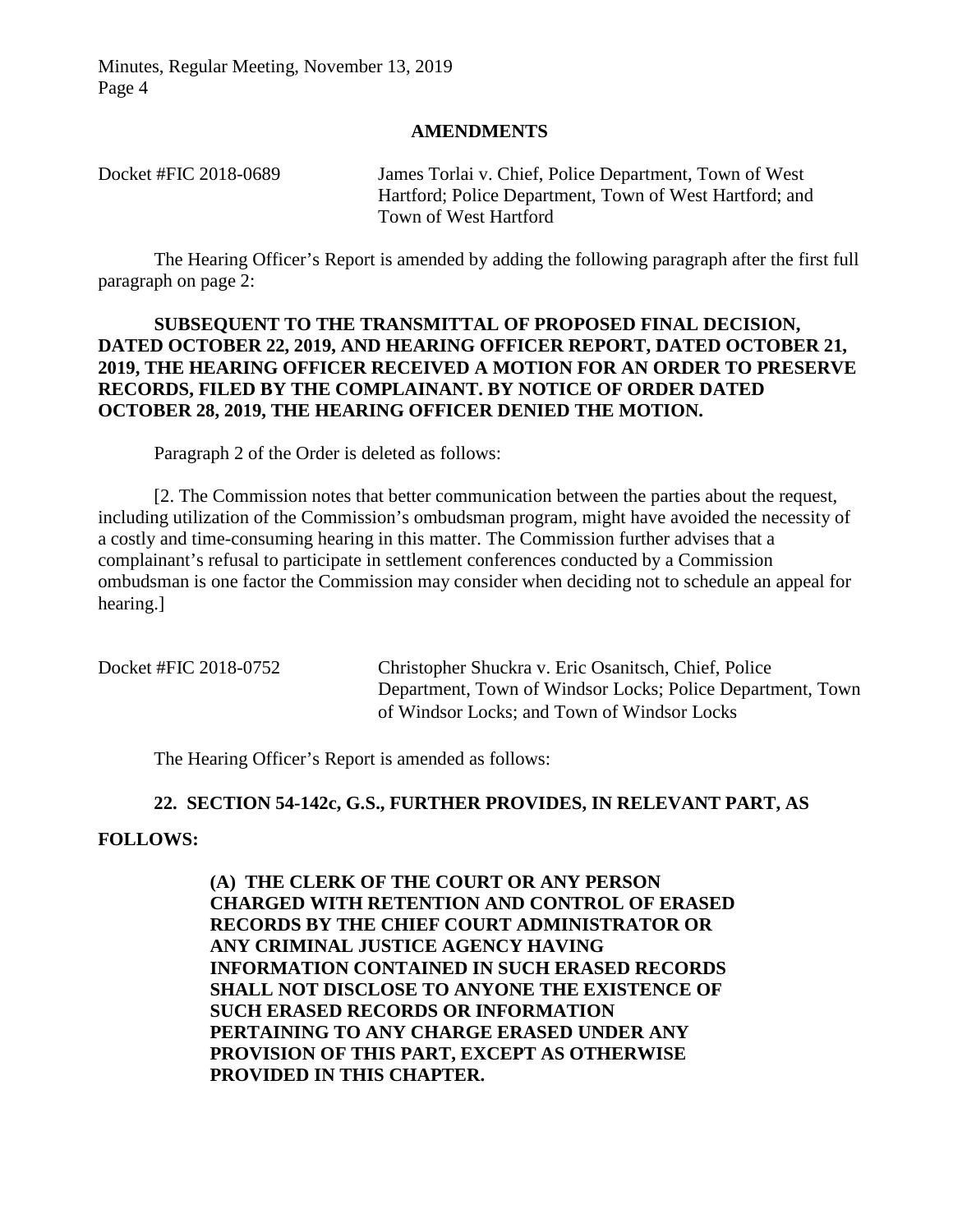### **23. FOR PURPOSES OF §54-142c, G.S., A "CRIMINAL JUSTICE AGENCY" IS**

# **DEFINED AS INCLUDING "ANY . . . GOVERNMENT AGENCY CREATED BY STATUTE WHICH IS AUTHORIZED BY LAW AND ENGAGES, IN FACT, AS IT PRINCIPAL FUNCTION IN ACTIVITIES CONSTITUTING THE ADMINISTRATION OF CRIMINAL JUSTICE."**

# **24. IT IS FOUND THAT THE RESPONDENT POLICE DEPARTMENT IS A CRIMINAL JUSTICE AGENCY, WITHIN THE MEANING OF §54-142c, G.S.**

[22] **25.** At the hearings, the respondents did not offer any evidence with respect to the applicability of §54-142a, et. seq., to in camera Record 3 (line 25) and Records 9 through 12. At the September  $17<sup>th</sup>$  reopened hearing, the hearing officer ordered the respondents to submit an affidavit to the Commission, attesting as to whether such records are erased and how such determination was made. On September 27, 2019, the respondents filed an affidavit with the Commission.

[23] **26.** In his affidavit, Windsor Locks Police Chief Eric Osanitsch attested as follows:

3. I am familiar with the manner in which records are kept by the Department.

4. Upon the arrest of any person in Windsor Locks the matter is referred to the Office of the State's Attorney for prosecution.

5. Once a matter is disposed of by the State's Attorney, whether by conviction, diversionary program, Nolle or dismissal the judicial department notifies the Police Department of the disposition of the matter. That information is then entered into our records system.

6. The Department is able to view up to date offender information based upon information provided by the judicial department.

7. I have reviewed the information of several persons arrested by the Department as follows:

a. Incident Date 1/30/18 Kurt M. All charges Nolled with erasure date of April 21, 2020 (referred to as item 9 in all previous correspondence).

b. Incident Date 6/18/16 Christopher L. All charges Nolled with erasure date of November 5, 2017 (referred to as item 10 in all previous correspondence).

c. Incident date 10/23/17